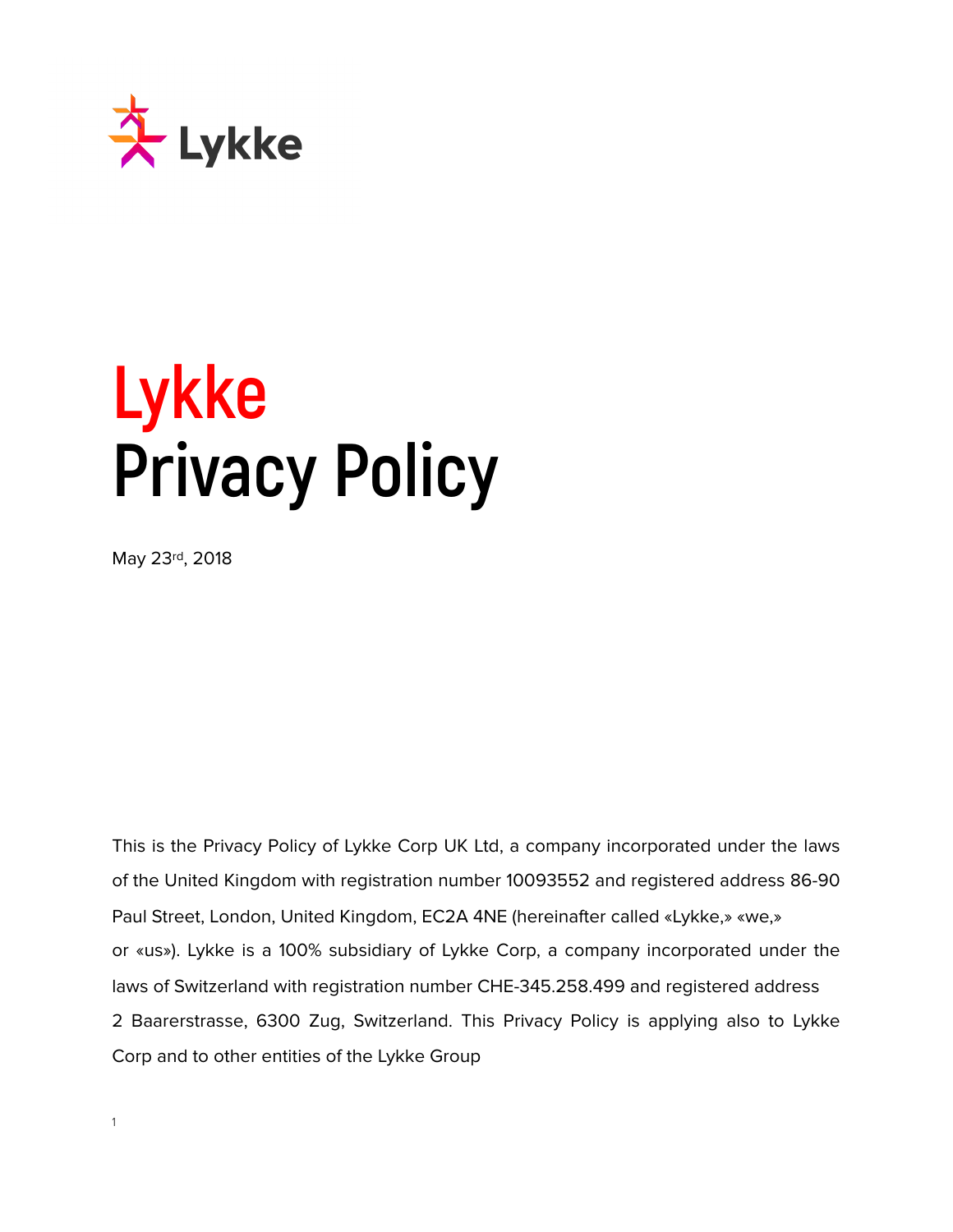Lykke understands that your privacy is important. Lykke is strongly committed to protecting your privacy and the personal information that you may provide to Lykke as you access and use the materials on Lykke.com, Lykkex.com (the «Sites»), our iOS and Android mobile apps (the «Apps»), recipients of our emails, or when you otherwise interact with us, including the subscription pages of the Sites.

In addition, information that you submit to Lykke in response to an email request for information or other outreach from Lykke, or through the Lykke employment application processes, will also be treated in accordance with this Privacy Policy.

In this written Privacy Policy, Lykke describes the use of your personal data by Lykke and the scope and breadth of our commitment to privacy. Lykke may, in its discretion, amend this Privacy Policy from time to time. Any material changes to our policy will be reflected on this page, so that you remain informed about the information we collect and how we use it. By exploring and using the Sites and Apps, and by submitting information to Lykke, you agree to Lykke use of such information as described herein.

The Sites and Apps may contain links to external Sites, which are not governed by this privacy policy, and Lykke does not take responsibility for the privacy practices of any third-party Sites to which we link. We encourage you to review the privacy policies of such Sites before you submit information there.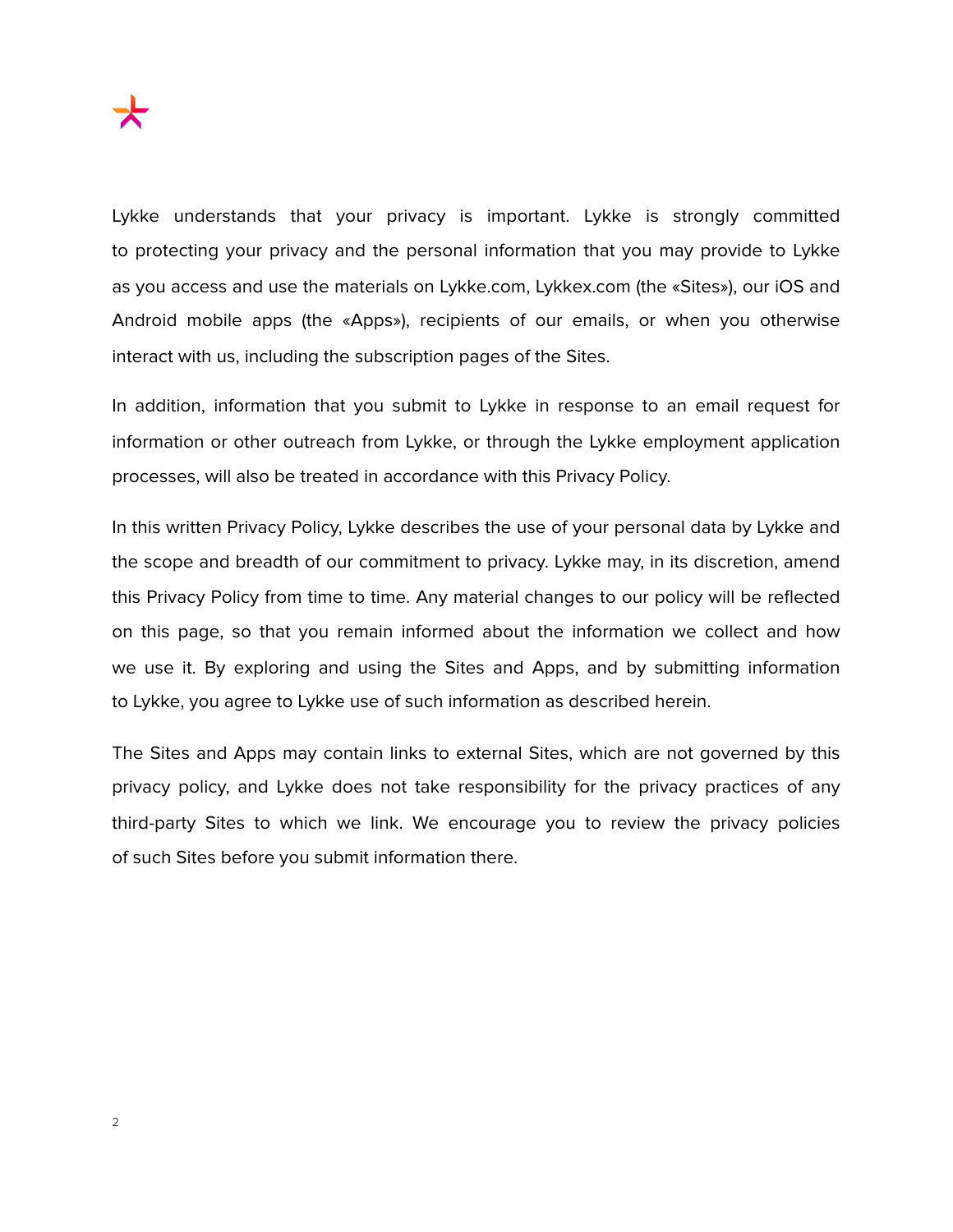# **Short form privacy policy**

# **Your data privacy with Lykke**

At Lykke we care about your privacy and want you to be confident in the way we use your personal information and other data. This page provides a summary for you. If you'd like to read our privacy policy and other terms and conditions in full then visit [https://](https://www.lykke.com/cp/terms-and-regulation) [www.lykke.com/cp/terms-and-regulation.](https://www.lykke.com/cp/terms-and-regulation)

Our data privacy policy applies to all of the products and services we provide you as a customer and user of our site and apps.

The information we collect about you helps us provide the best service possible to you. It also helps us keep your information safe and comply with laws and regulations.

#### **About us**

We are Lykke Corp, a Swiss based company but we do have other subsidiaries and affiliates. If you want further information on our any of our companies or wish to get in contact with us you can visit<https://www.lykke.com/contacts>.

#### **What we do with your data**

We use the personal information you give us in various ways but primarily to allow us to provide you with the products and services you'd like to use as well as offer our support services. We also use it to help protect you and our services from crime, such as fraud or money laundering. We may share your information with our other group companies and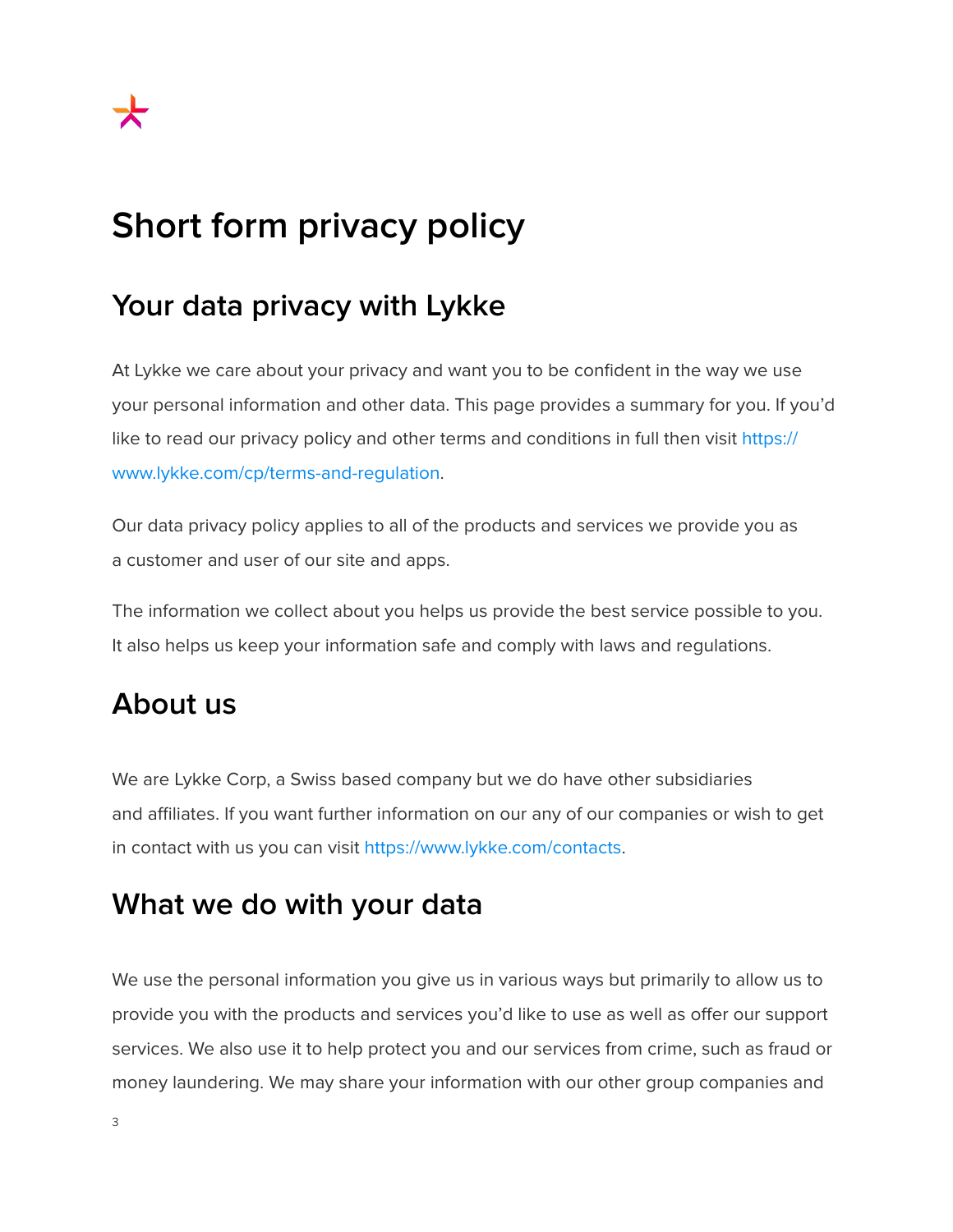selected third parties but always make sure it remains protected. We don't sell or make available your data to any third parties for marketing, advertising or related purposes.

# **What sort of information do we ask you for**

Depending on what services you want to use or products you want to buy or trade in we will ask you for various information. This could be your email address or contact number so we can communicate with you or be some form of proof of identity such as an I.D. card, driving license or passport and a 'selfie'. To help us get to know you as a customer and comply with applicable laws and regulations - such as anti money laundering, fraud or sanctions - we may require a proof of address and when trading or investing, a proof of banking details and funds.

#### **What information are we entitled to**

We need and are permitted to have your information for three reasons - either because you have agreed to give it to us, or to be able to provide our products and services to you, or because we are legally required to obtain it. In each case we will only ask for, store and use information that we reasonably require and we will only hold on to if for as long as we need to or that the law requires us to do.

#### **Where do we store your information**

All our data and your information is held in secure servers. We do use a number of different operating systems. In each case the data we store, how we store it and third party applications we use are subject to strict security measures and legal obligations.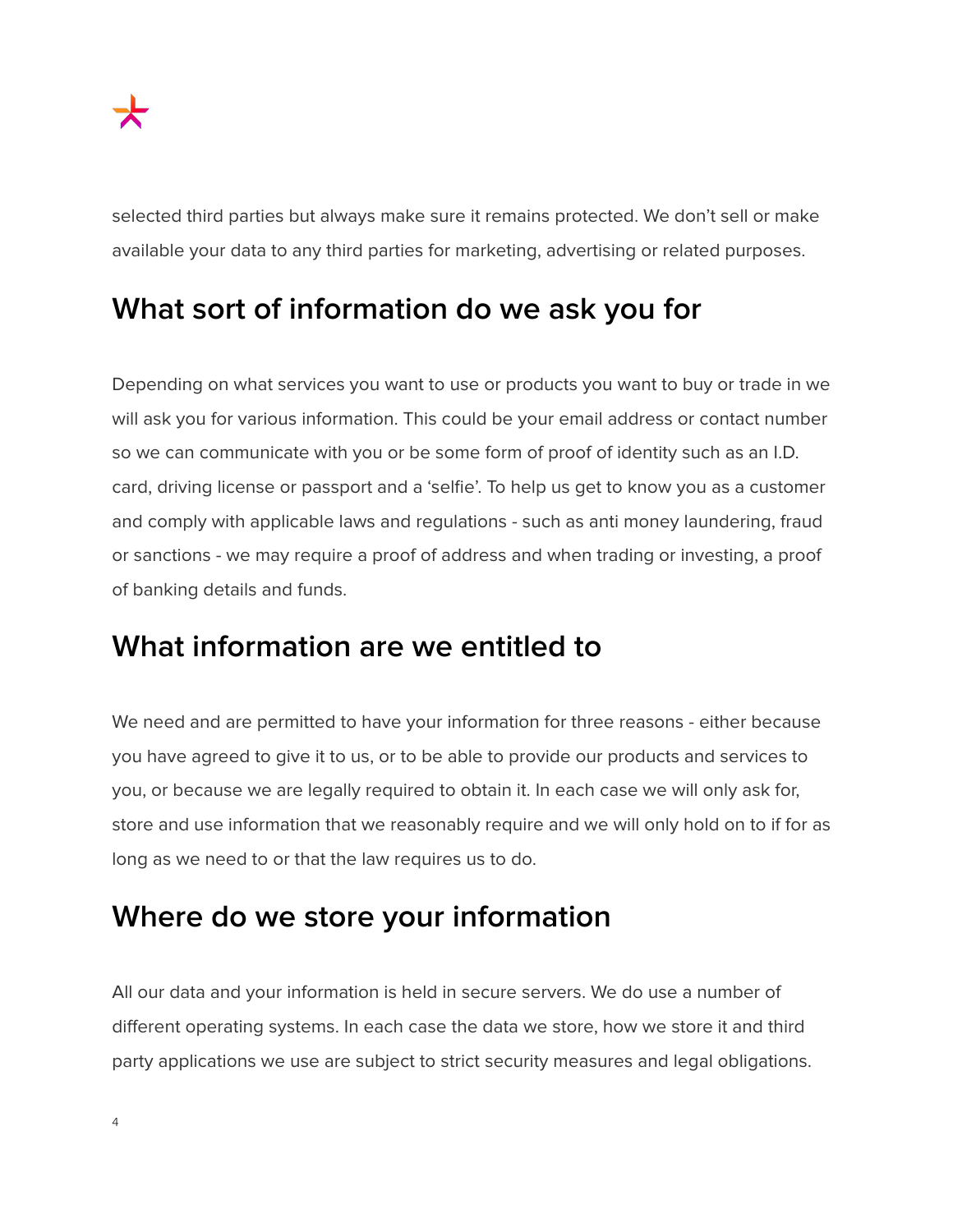#### **How we keep your information safe**

We use a number of technical and procedural measures to ensure the safety of your data. These include encrypting data, only storing and transferring it where we know it is safe and restricting access to who can see or use the data.

#### **Who can access or see my information**

Only those people within our organisation that need to see it in order to help us provide our products and services to you. This will include our customer service and support staff as well as specific 'Know Your Customer' or 'KYC' and compliance staff who need to ensure we follow applicable laws and regulations. We may pass your information to selected third parties for specific purposes such as carrying our KYC and identity checks.

# **What rights do I have to my information**

You have various rights in your information such as the right to ask us what information we hold about you, ask us to correct or delete information about you or to restrict our use of it. You also have the right to request us to export or transfer data to other companies. And you have the right to complain about our use of your data and submit a complaint to the relevant data protection authority.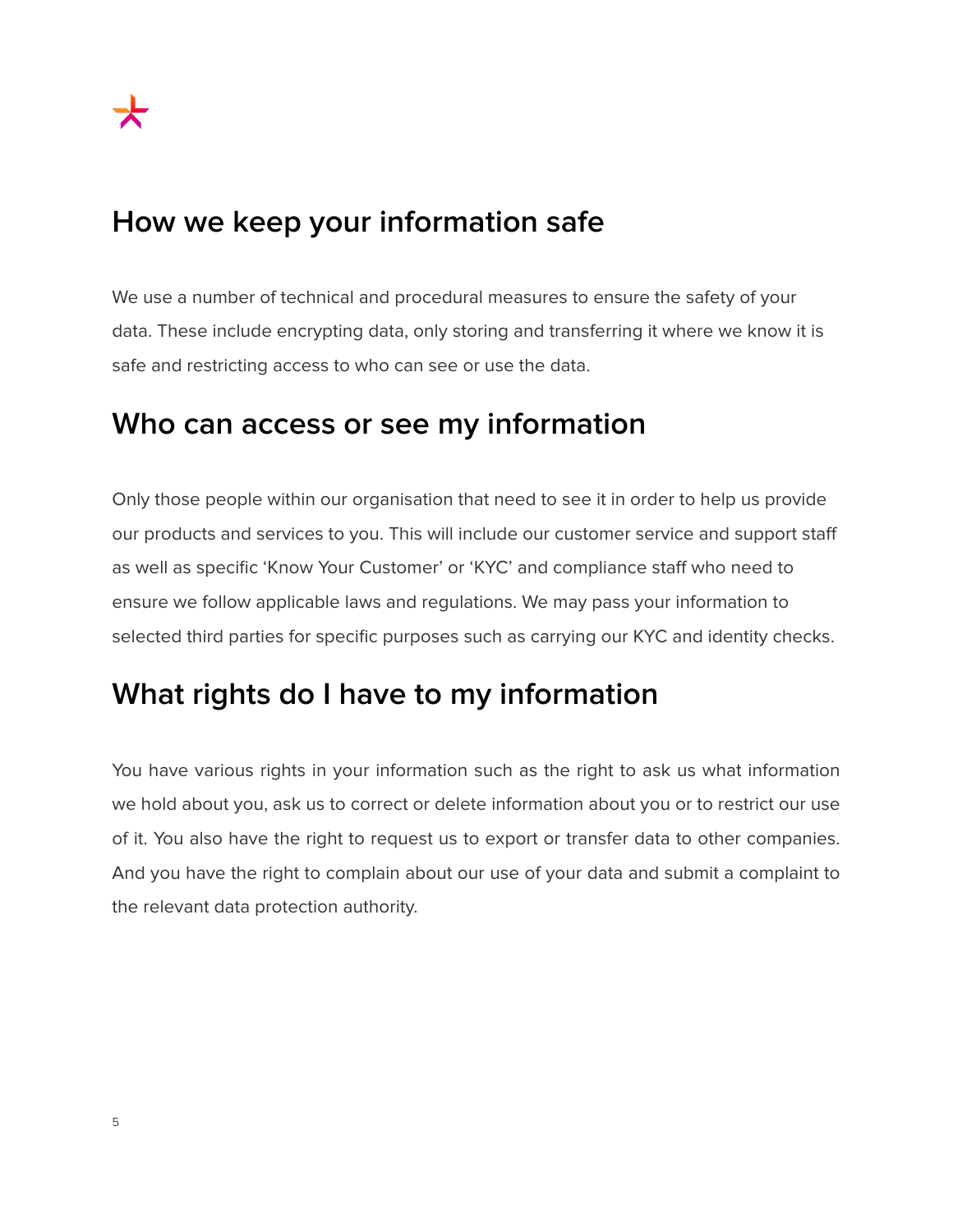# **Who do I contact to find our more or make a complaint**

If you have any questions, comments or complaints regarding how we collect, use and store information about you, Lykke Corp. has Data Protection Officer to help you. If you need assistance, please send an e-mail to [dpo@lykke.com.](mailto:dpo@lykke.com)

# **Full form privacy policy**

#### **Information that we collect, and how we use it**

Lykke collects information from our users when they create their account for the Sites or the Apps, when they request copies of publications, seek additional information regarding our services, or register for conferences and other Lykke events. Some of the forms for Lykke registration, enrollment, account setup, and other purposes may ask users to give us contact information, unique personal identifiers, financial information, subject areas of interest, and/or demographic information. We may use these data to tailor the visitor's experience at our Sites and Apps or, if applicable, to assess the candidacy of an individual and qualifications for employment with Lykke.

You agree that Lykke may use any personal information that you provide, such as your name, address, email address, phone number, subject areas of interest, etc., to inform you about updates to the service and to notify you about other products and services offered by Lykke that may be of interest to you. We will not sell, share, or rent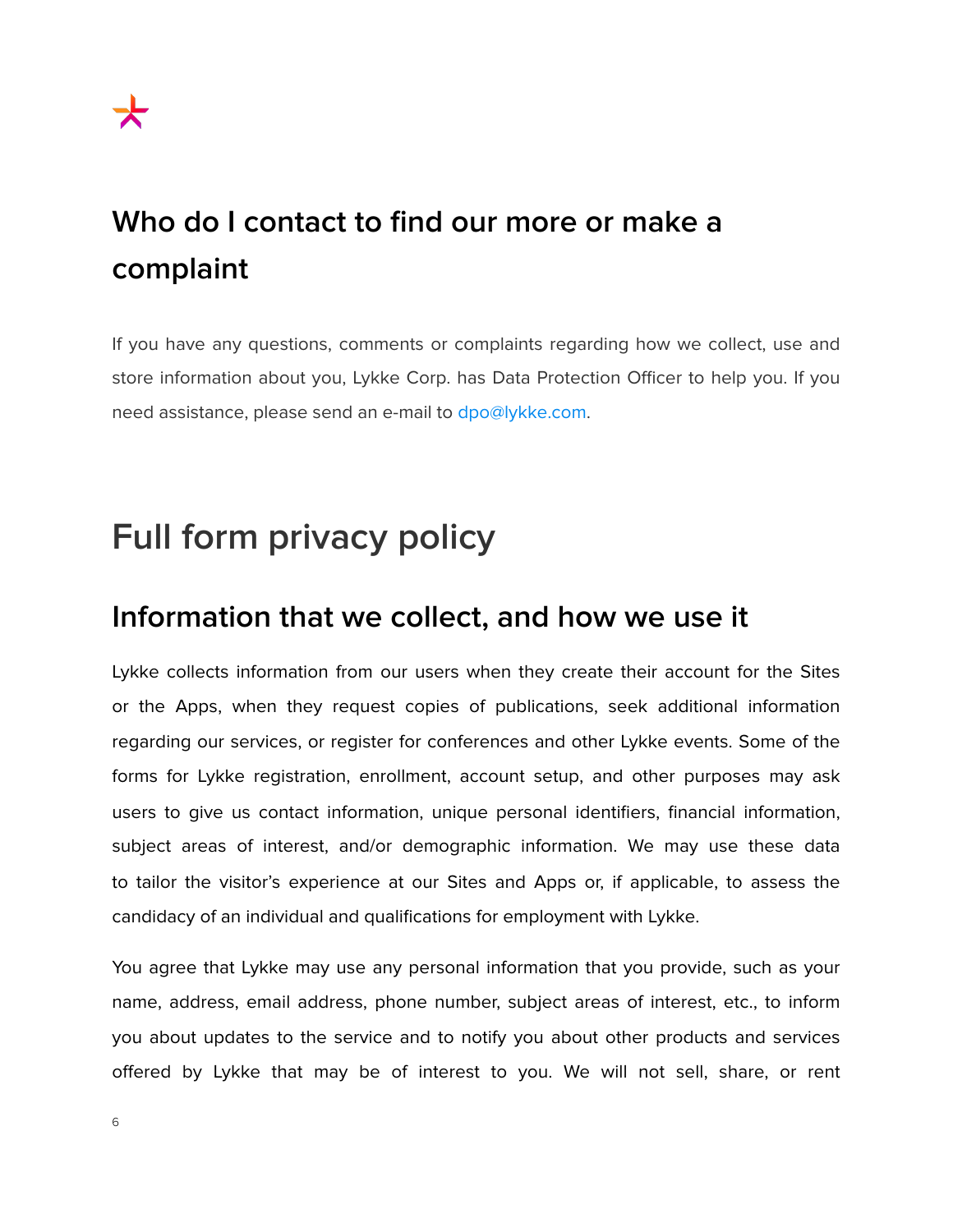or otherwise make available any of that information to other parties, except that we may disclose the information to third parties who perform services on our behalf and have a need to access the information in connection with the performance of those services. In addition, you agree that Lykke may disclose your contact information in response to inquiries by bona-fide rights owners in connection with allegations of infringement of copyright or other proprietary rights arising from information that you have posted on the Sites or otherwise provided to Lykke. Individuals that subscribe to email newsletters are given the opportunity to opt out of promotions, news, and information at the time of signup. Lykke also provides users the opportunity to opt out of receiving communications from us at the points where we request information. You may also feel free to contact us as indicated below if you wish to opt out of communications received from Lykke at a later point.

#### **Email addresses**

We may collect the email addresses at the point of subscription of users who wish to receive email notification of publications and press releases in identified subject areas of interest, and of those who send us email messages or express interest regarding our services or employment opportunities, or register for conferences and other Lykkesponsored events. We will not, however, share any email addresses with any third party or send unsolicited email to any of the addresses we collect, except in very limited circumstances as set forth in this policy.

If you opted in to receive information about our product, updates, and offers, we will use your name and email address to send this information to you. If you no longer wish to receive these communications, you can unsubscribe by following the instructions 7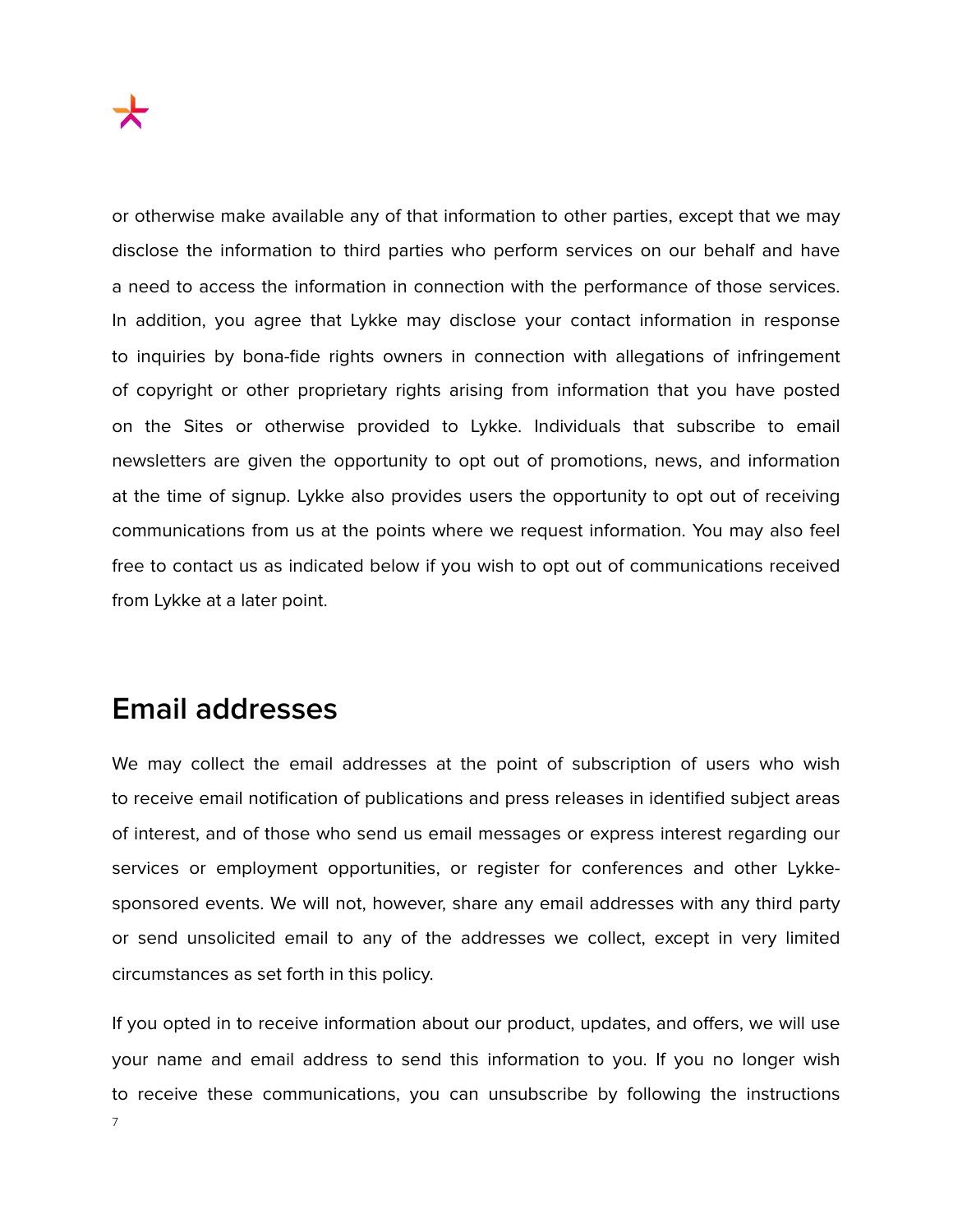contained in the emails you receive or on our Sites. Please note that we may send you transactional and relationship messages, even if you have unsubscribed from our marketing communications. For instance, if our service is going to be temporarily suspended for maintenance, we might send you an email to update you.

# **Cookies policy**

This cookie policy lets you know what cookies are and how Lykke uses them. It also lets you know how you can disable them if you do not wish them to be used. Please take the time to read this policy and if you continue to use any of Lykke's sites you will be agreeing to our use of them in line with this policy.

#### **What is a cookie?**

 Cookies are small files that contain data and are stored on your computer, iPad or mobile device. They contain information that lets the website you are accessing remember you on the site and let us know what your preferences when using the site.

#### **Why do we use them?**

 Like all websites and customer facing service providers nowadays we use them to make your use of the site easier and offer a better user experience. For example, it allows you to logon without having to re-enter your password or tell us your preferences each time. It also lets us understand what our customers are interested in and make improvements to our site and the services we offer.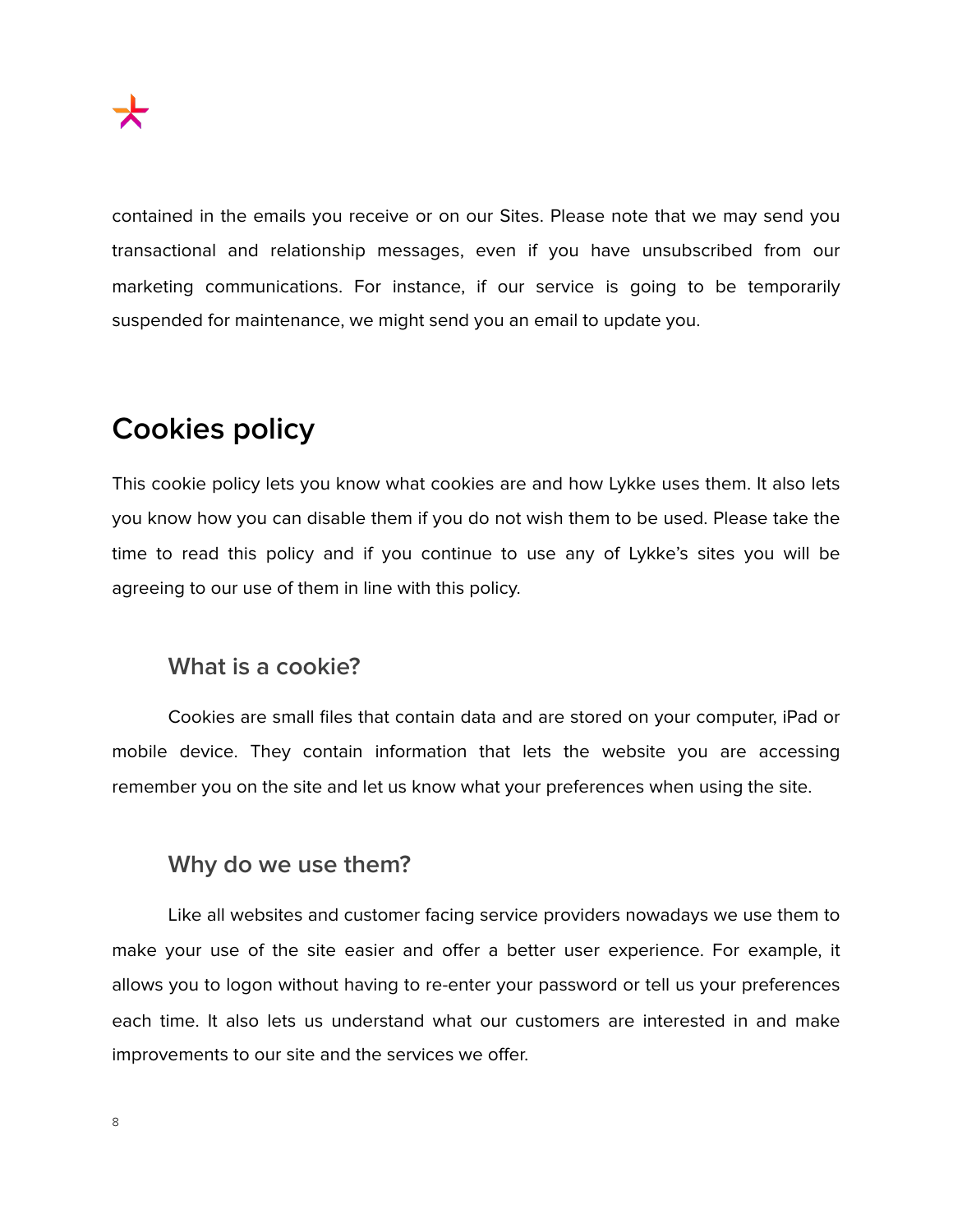#### **Types of cookie**

 We use 'Session Cookies', 'Persistent Cookies' and 'Third Party Cookies' on our sites.

Session Cookies are temporary files on your computer that allow a website to identify your actions and choices during a browsing session. They expire when you leave the site and close your web browser.

Persistent Cookies are stored on your computer and remain there after you close your browser or switch off your computer. They are then used next time you log on to our sites to help us identify you and your preferences. They do not contain any information that would allow us to identify you to another user or another user.

Third Party Cookies let us connect with another provider, such as Google' to provide links to functionality or analytics. We use Google Analytics which uses cookies to analyse our use of the site. The information generated by the cookie about your use of the site (including your IP address) is stored by Google on servers in the United States. Google will use this information for the purpose of evaluating your use of the website, compiling reports on website activity for website operators and providing other services relating to website activity and internet usage. Google may also transfer this information to third parties where required to do so by law, or where such third parties process the information on Google's behalf. Google will not associate your IP address with any other data held by Google. If you do not wish to allow the use of Third Party Cookies you can erase or block them.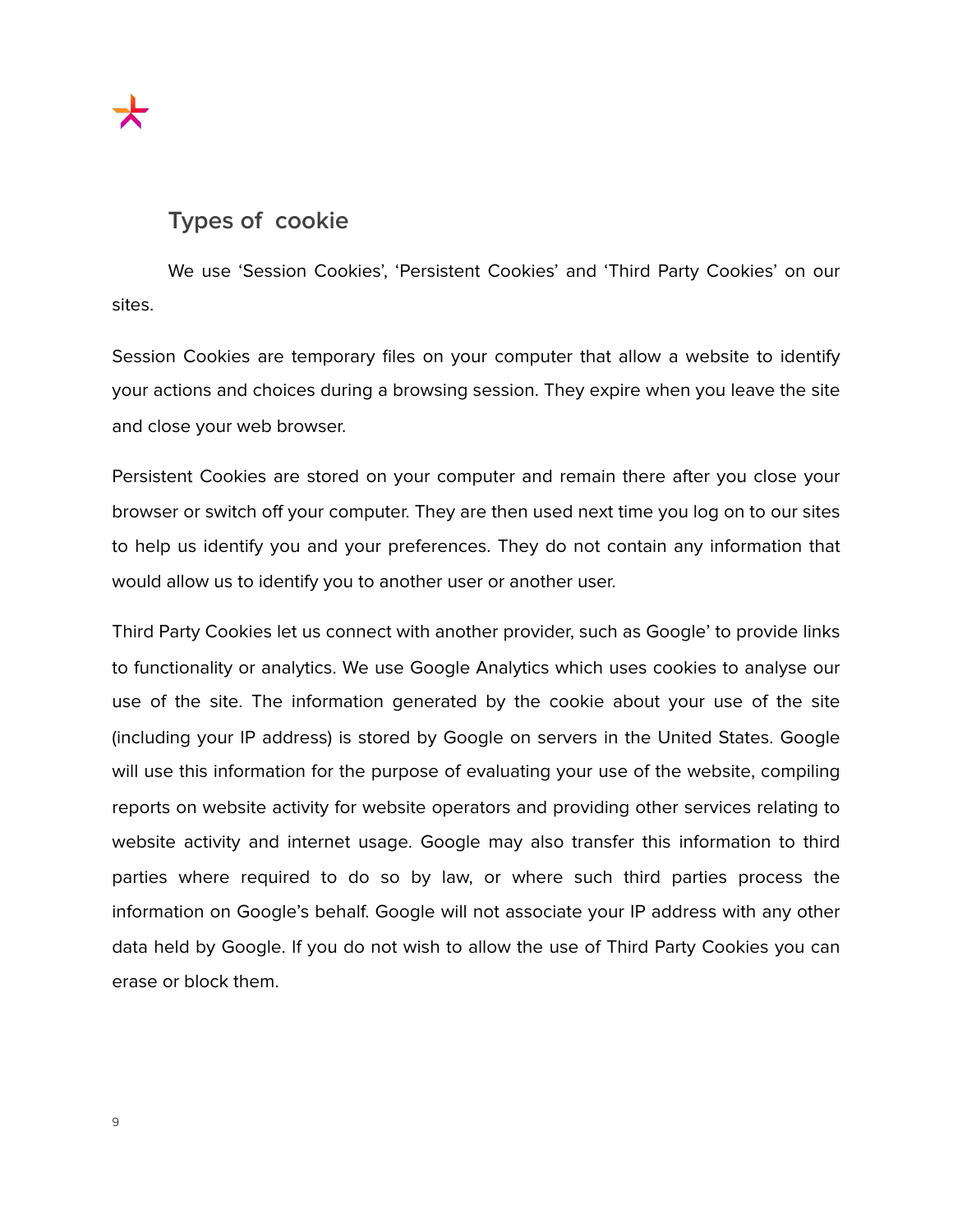#### **What if I don't want to allow cookies or want to block them?**

 With most Internet browsers, you can erase cookies from your computer hard drive, block all cookies, or receive a warning before a cookie is stored on your computer. Please refer to your browser instructions or a help screen to learn more about these functions and how to use them. If you get stuck you can also call our helpdesk. Please note that if you do choose to block or disable cookies then certain sections or functionalities of our sites may be inaccessible to you as will some of the functionality that requires the use of cookies.

#### **International transfer of information**

Because Lykke is a global organization, information collected on the Sites or Apps or through other means may be transferred from time to time among the Lykke offices or personnel, or to third parties located throughout the world, including offices located outside the European Economic Area, and the Sites may be viewed and hosted anywhere in the world, including countries that may not have laws regulating the use and transfer of personally identifiable data. Lykke has in place contractual safeguards to ensure that foreign Lykke entities as well as third-party contractors adhere to the applicable laws and regulations as well as this Privacy Policy. By using the Sites, submitting information through the Sites, or submitting information to Lykke through other means, you voluntarily consent to such international transfer and hosting of such information.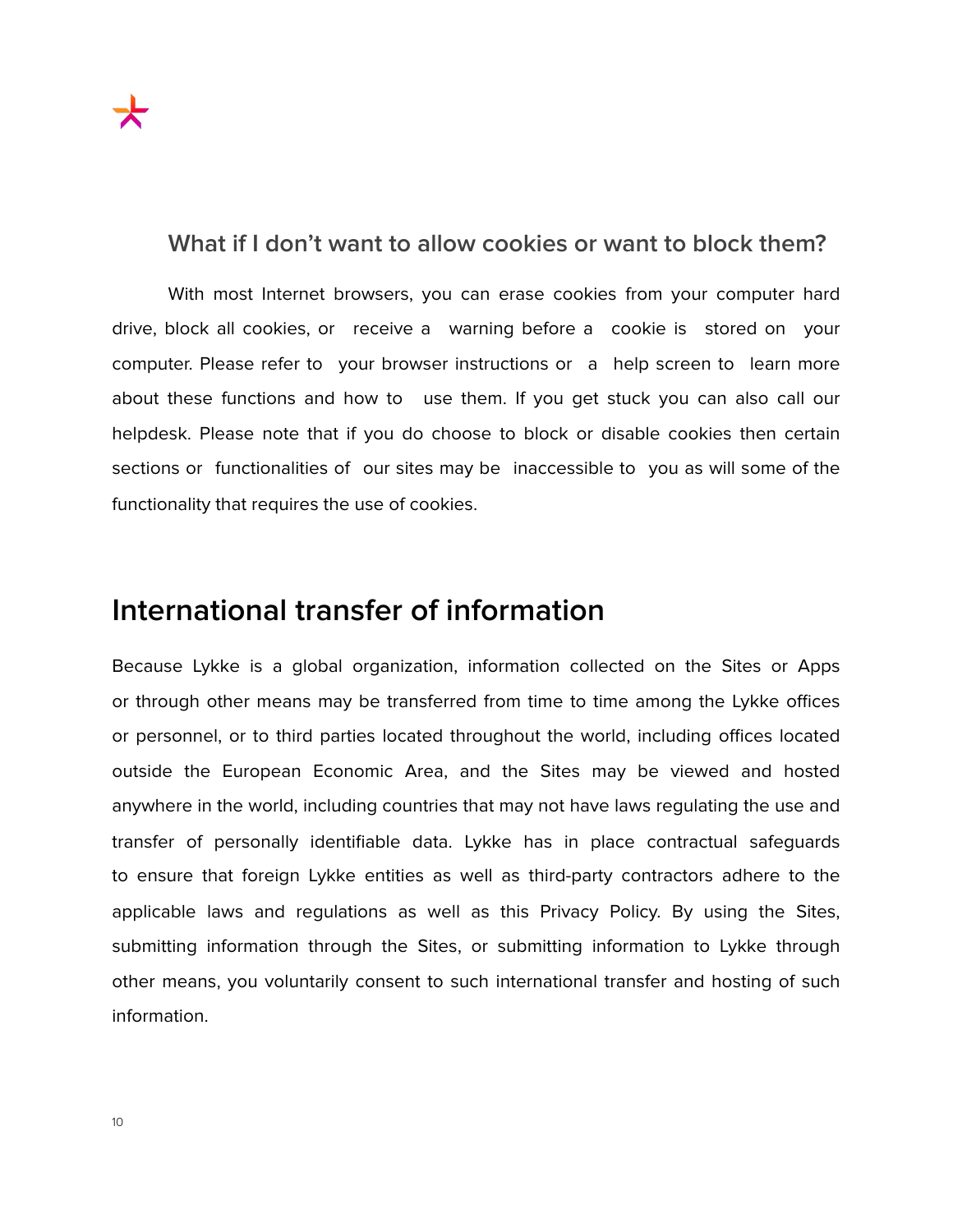#### **Security processes**

Lykke has in place technological and operational security processes designed to protect personally identifiable information from loss, misuse, alteration, or destruction. Only authorized employees and contractors will have access to any data provided by you, and that access is limited by need. Each employee or contractor having access to any personally identifiable information is obligated to maintain its confidentiality. Although we take steps that are generally accepted as industry standard to protect your personally identifiable information, Lykke cannot guarantee that your personally identifiable information will not become accessible to unauthorized persons.

# **Facebook connect and other social networking services**

As part of our service, you can use Facebook Connect or other social networking services (referred to in this policy as «Social Networking Services») to authenticate your identity and to authorize a Social Networking Service to share certain information with us, such as your name and email address, which is associated with your Lykke account. A Social Networking Service may also let you post information about your activities on our Sites and in our Apps to your Social Networking Service profile page to share with others within your network. The information we obtain depends on your Social Networking Service settings and the Social Networking Service's privacy policies, so be sure you know what those are. Lykke will have no liability or responsibility for the privacy practices or other actions of any Social Networking Services that may be enabled within our services.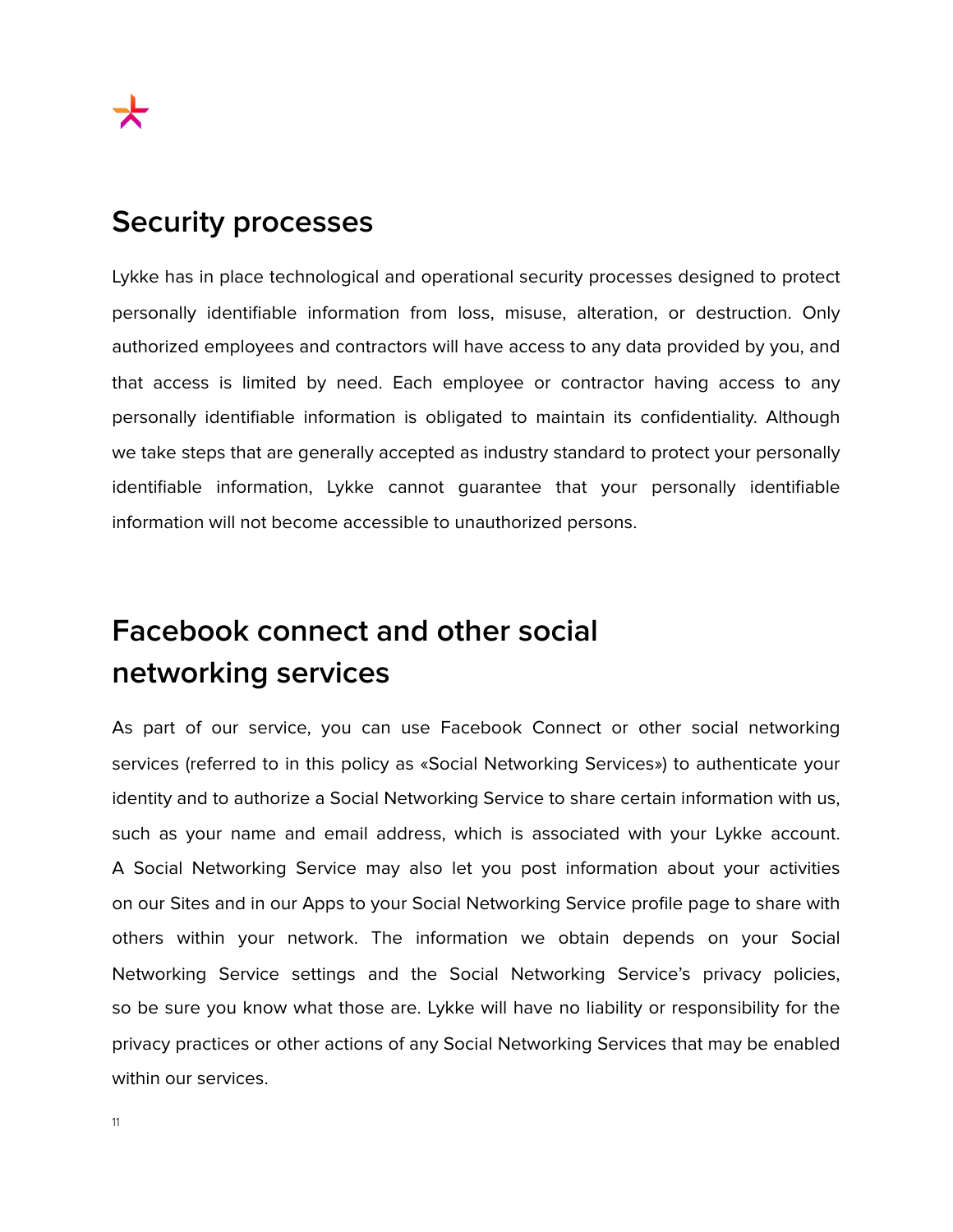#### **Links to other websites**

Our Sites may include links to other websites or online services whose privacy practices may differ from those of Lykke. If you submit information to any of those websites or online services, your information is governed by their privacy statements. We encourage you to read carefully the privacy statement of any websites you visit. Lykke is not responsible for the privacy practices or the content of any non-Lykke websites to which we link from the Sites or Apps.

#### **Compliance with law**

Lykke complies with all applicable privacy laws and regulations. Lykke may be compelled to surrender personal user or customer information to legal authorities without express user consent if presented with a court subpoena or similar legal or administrative order, or as required or permitted by the laws, rules, and regulations of any nation, state, or other applicable jurisdiction. Also, in the event of a violation of the terms and conditions of use of the Sites and the Apps or a violation of any restrictions on use of materials provided in or through the Sites, we may disclose personal user information to our affected business partners or legal authorities.